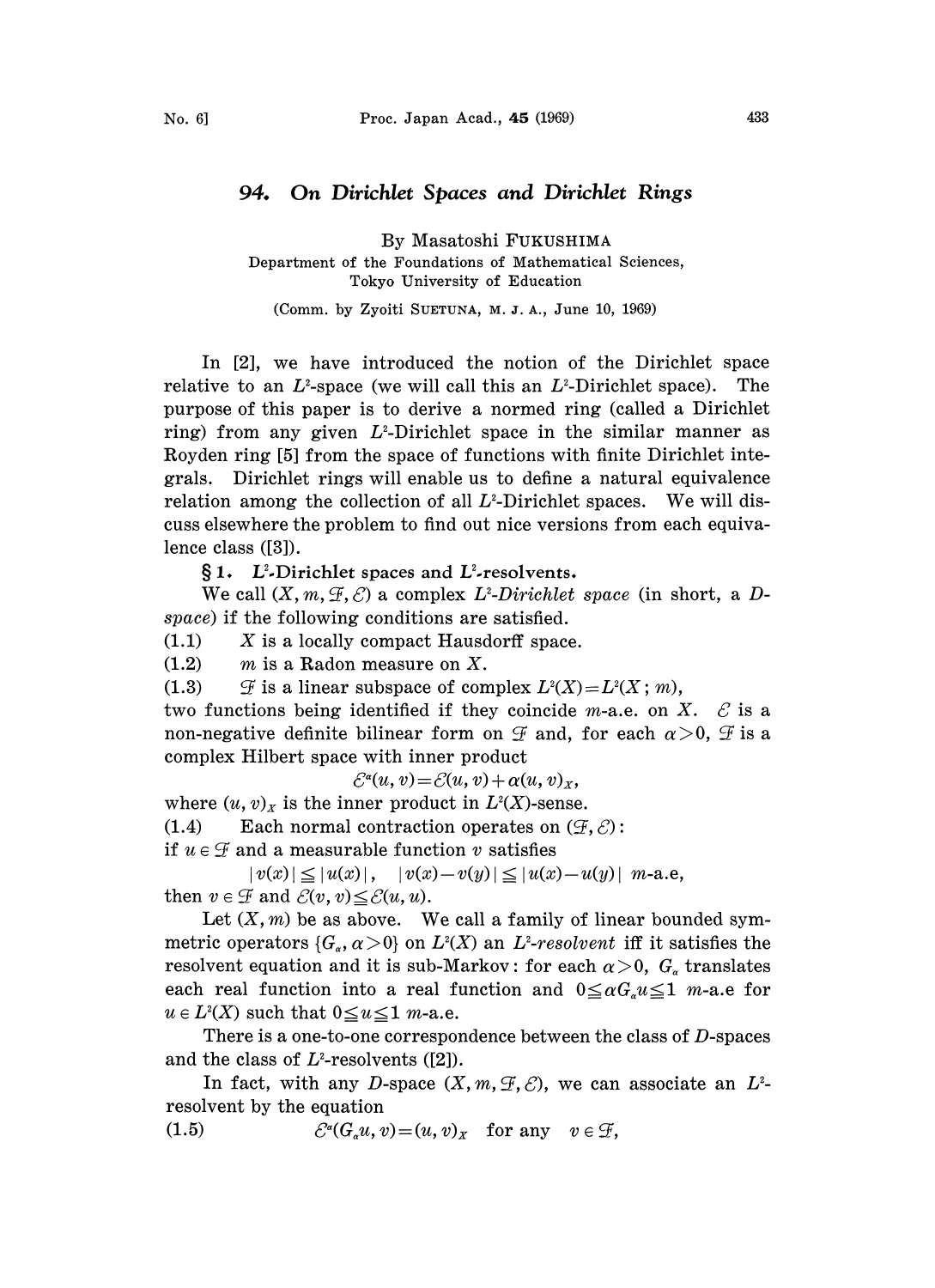where u is any element of  $L^2(X)$ .

Conversely, for any  $L^2(X; m)$ -resolvent  $\{G_\alpha, \alpha > 0\}$ , a D-space can be defined by

(1.6)  $\mathcal{C}(u, u) = \lim_{s \to +\infty} \beta(u - \beta G_s u, u)_X, u \in L^2(X),$ 

(1.7)  $\mathcal{F} = \{u \in L^2(X) \, ; \, \mathcal{E}(u, u) < +\infty\}.$ 

We note that each normal contraction operates on this space because of the following lemma.

Lemma 1. For  $u \in L^2(X)$ ,  $\alpha \geq 0$ ,  $\beta > 0$ ,

$$
\beta(u-\beta G_{\beta+\alpha}u,u)_x = \frac{1}{2}\beta^2 \int_x \int_x \sigma_{\beta+\alpha}(dx,dy) |u(x)-u(y)|^2
$$
  
+ 
$$
\frac{\beta}{\beta+\alpha}\alpha(u,u)_x + \frac{\beta}{\beta+\alpha}\beta \int_x (1-(\beta+\alpha)k_{\beta+\alpha}(x)) |u(x)|^2 m(dx).
$$

 $P + \alpha$   $P + \alpha$   $Jx$ <br>Here,  $\sigma_{\beta}$  is a Radon measure satisfying

 $(u, G_{\beta}v)_x = \int_X \int_X \sigma_{\beta}(dx, dy) u(x) \overline{v(y)}, \qquad u, v \in L^2(X),$ 

and  $k_{\beta}$  is a Radon-Nikodym derivative of the measure  $\sigma_{\beta}(\cdot \times X)$  with respect to  $m(\cdot)$ .

The correspondence defined by (1.5) and that defined by (1.6) and  $(1.7)$  are reciprocal to each other. This fact combined with Lemma 1 enables us to strengthen the condition  $(1.4)$  for the D-space as follows.

Lemma 2. Let  $(X, m, \mathcal{F}, \mathcal{E})$  be a D-space. If  $u_1, u_2, \dots, u_n \in \mathcal{F}$ and if a measurable function  $w$  on  $X$  satisfies  $|w(x)| \leq \sum_{i=1}^{n} |u_i(x)|$  $|w(x)-w(y)| \leqq \sum_{i=1}^{n} |u_i(x)-u_i(y)|$  m-a.e, then  $w \in \mathcal{F}$  and  $\sqrt{\mathcal{E}^a(w, w)}$  $\sum_{i=1}^n \sqrt{\mathcal{E}^a(u_i,u_i)}, \ \alpha \geqq 0, \ \mathcal{E}^0 \text{ standing for } \mathcal{E}.$ 

## §2. Dirichlet rings and equivalence of Dirichlet spaces.<br>Consider a D-space  $(X, m, \mathcal{F}, \mathcal{E})$ . We set, for  $u \in \mathcal{E}$

 $(X, m, \mathcal{F}, \mathcal{E})$ . We set, for  $u \in L^{\infty}(X)$  $(=L^{\infty}(X; m)), ||u||_{\infty} = \underset{x \in X}{\text{ess-sup}} |u(x)|.$  Let us put<br>
(2.1)  $\mathcal{F}^{(b)} = \mathcal{F} \cap L^{\infty}(X),$ 

$$
(2.1) \t\mathcal{F}^{(b)} = \mathcal{F} \cap L^{\infty}(X),
$$

$$
(2.2) \t\t\t\t\t||u|||_{\alpha} = \sqrt{\mathcal{C}^{\alpha}(u,u)} + ||u||_{\infty}, \t u \in \mathcal{F}^{(b)}, \t \alpha > 0.
$$

**Theorem 1.** (i) For each  $\alpha > 0$ ,  $(\mathcal{F}^{(b)}, ||| ||)$ , is a normed ring, two functions of  $\mathcal{F}^{(b)}$  being identified if they coincide m-a.e. Exactly speaking, it is a complex Banach space and, for any  $u, v \in \mathcal{F}^{(b)}$ ,  $u \cdot v \in \mathcal{F}^{(b)}$  and  $|||u \cdot v|||_{\alpha} \leq |||u|||_{\alpha} \cdot |||v|||_{\alpha}$ .

(i) 
$$
\text{For any } u \in \mathcal{F}^{(b)} \text{ and } \alpha > 0,
$$

$$
\lim_{n \to \infty} \sqrt{||u^n|||_{\alpha}} = ||u||_{\infty}.
$$

**Proof.** Applying Lemma 2 to functions  $w=u \cdot v$ ,  $u_1=B \cdot u$  and  $u_i=A\cdot v$  with  $A=\|u\|_{\infty}$ ,  $B=\|v\|_{\infty}$ , we see that  $w\in\mathcal{F}$  and  $\sqrt{\mathcal{C}^{\alpha}(w,w)}$  $\leq B\sqrt{\mathcal{E}^{a}(u, u)}+ A\sqrt{\mathcal{E}^{a}(v, v)}$ . This implies the latter assertion of (i). The left hand side of (2.3) is not greater than  $A=\|u\|_{\infty}$ , since  $u^*$  is a normal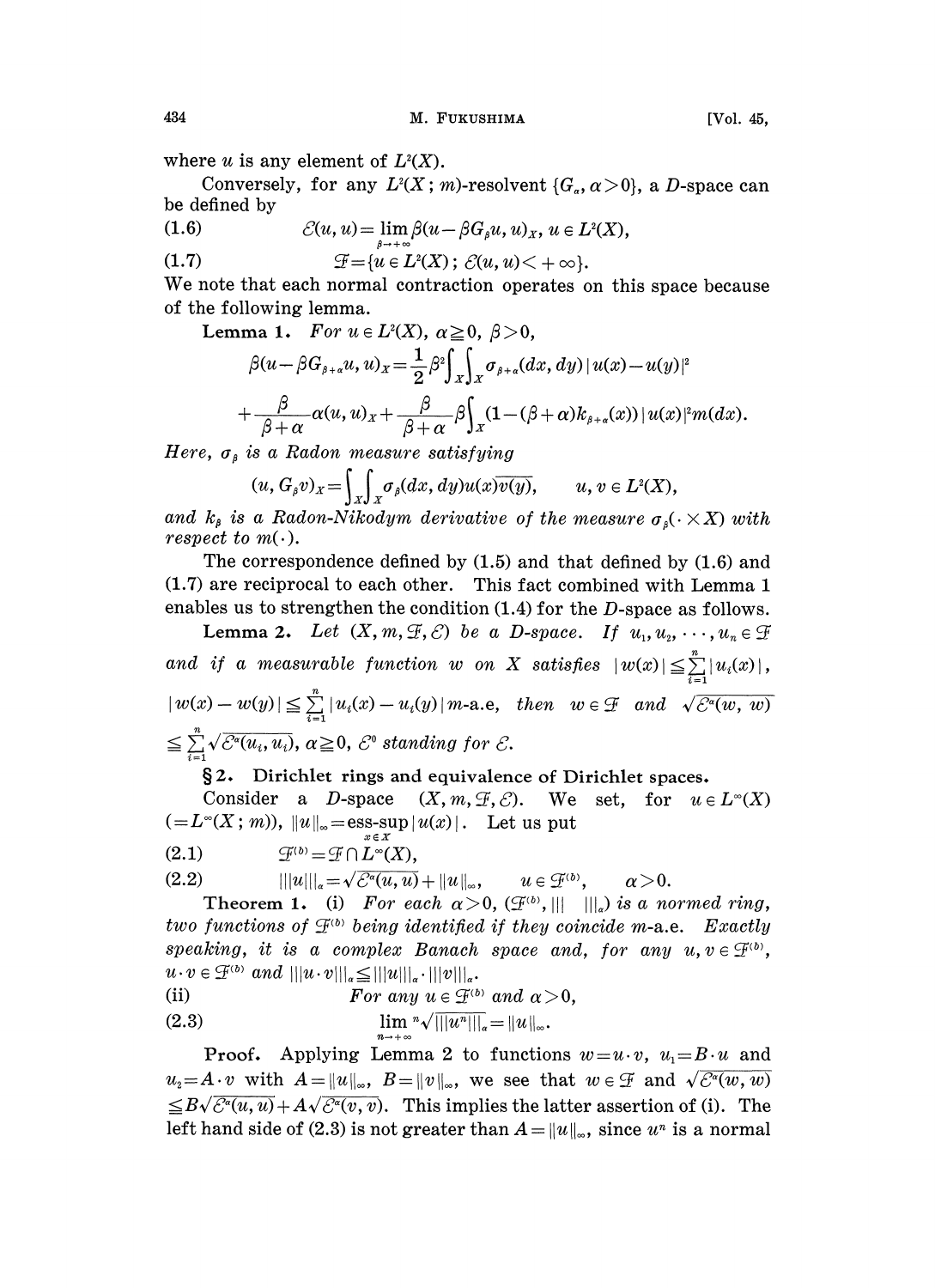contraction of  $nA^{n-1}u$ . The converse inequality is trivial.

We call  $(\mathcal{F}^{(b)}, ||| ||_{\alpha}, \alpha > 0)$  the *Dirichlet ring* (in short, *D-ring*) induced by  $(X, m, \mathcal{F}, \mathcal{C})$ . This ring has not necessarily a unit element for multiplication.

**Lemma 3.** Let  $\mathcal{F}_1$  be a Dirichlet subspace of  $\mathcal{F}$  and L be a closed subring of  $(L^{\infty}(X), \|\ \|_{\infty})$ . We assume that  $u \in L$  implies  $\bar{u} \in L$ . Then, the intersection  $\mathcal R$  of  $\mathcal F_1$  and  $L$  is a closed subring of  $(\mathcal F^{(b)},||\,||\,||_a)$ . L is semi-simple and symmetric with respect to the operation of taking complex conjugate function.  $\mathcal{R}$  is a function lattice; for any real  $u, v \in \mathbb{R}$ ,  $u \vee v$  and  $u \wedge v$  are also in  $\mathbb{R}$ . Further, for any real  $u \in \mathcal{R}$ ,  $u \wedge 1 \in \mathcal{R}$ .

**Proof.** In view of the equality (2.3),  $\mathcal{R}$  is semi-simple.  $\mathcal{R}$  is symmetric, or equivalently ([4]),  $u \in \mathbb{R}$  implies  $v=|u|^2/1+ |u|^2 \in \mathbb{R}$ , symmetric, or equivalently ([4]),  $u \in \mathcal{R}$  implies  $v = |u|^2/1 + |u|^2 \in \mathcal{R}$ , because  $v$  is a normal contraction of  $|u|^2 \in \mathcal{R}$ . For real  $u \in \mathcal{R}$ ,  $|u|$  and  $u \wedge 1$  are normal contractions of u, yielding the final statement.

We will call two D-spaces  $(X, m, \mathcal{F}, \mathcal{E})$  and  $(\tilde{X}, \tilde{m}, \tilde{\mathcal{F}}, \tilde{\mathcal{E}})$  equivalent iff their associated D-rings  $(\mathcal{F}^{(b)}, ||| ||_{\alpha}, \alpha >0)$  and  $(\tilde{\mathcal{F}}^{(b)}, ||| ^{\sim} ||_{\alpha}, \alpha >0)$ are isomorphic and isometric, exactly speaking, iff there is a ring isomorph  $\Phi$  from  $\mathcal{F}^{(b)}$  onto  $\tilde{\mathcal{F}}^{(b)}$  and  $||\tilde{\Phi}u||_{\infty} = ||u||_{\infty}$  for any  $u \in \mathcal{F}^{(b)}$ and  $\alpha > 0$ .

**Theorem 2.** Suppose that D-spaces  $(X, m, \mathcal{F}, \mathcal{E})$  and  $(\tilde{X}, \tilde{m}, \tilde{\mathcal{F}}, \tilde{\mathcal{E}})$ are equivalent under a mapping  $\Phi$  from  $\mathcal{F}^{(b)}$  onto  $\tilde{\mathcal{F}}^{(b)}$ . Then,  $\Phi$  turns out to be a lattice isomorph and  $\Phi$  can be extended uniquely to the next kinds of transformations.

(a) A unitary mapping  $\Phi_1$  from  $(\mathcal{F}, \mathcal{E})$  onto  $(\tilde{\mathcal{F}}, \tilde{\mathcal{E}})$ ,

(b) A unitary mapping  $\Phi_2$  from  $L^2_0(X)$  onto  $L^2_0(\tilde{X})$ ,

(c) A ring isomorphic and isometric mapping  $\Phi_3$  from  $L_0^{\infty}(X)$  onto  $L_0^{\infty}(\tilde{X})$ . Here,  $L_0^2(X)(L_0^{\infty}(X))$  is the closure of  $\mathcal{F}(\mathcal{F}^{(b)})$  in the metric space  $L^2(X)(L^{\infty}(X))$ .  $L_0^2(\tilde{X})$  and  $L_0^{\infty}(\tilde{X})$  are defined in the same way. Further, the associated L<sup>2</sup>-resolvents  $\{G_a,\alpha>0\}$  and  $\{\tilde{G}_a,\alpha>0\}$  are related by

(2.4)  $\tilde{G}_a \tilde{u} = \Phi_2 G_a \Phi_3^{-1} \tilde{u}, \qquad \tilde{u} \in L^2_a(\tilde{X}), \qquad \alpha > 0.$ 

**Proof.** Owing to the equality  $(2.3)$ ,  $\Phi$  preserves the uniform norm. On the other hand,  $\mathcal{F}^{(b)}$  is dense in  $\mathcal F$  with metric  $\mathcal{E}^*$  ([2];<br>Lemma 2.1 and Theorem 2.1 (iii)). All the assertions but (2.4) follow Lemma 2.1 and Theorem 2.1 (iii)). All the assertions but  $(2.4)$  follow from these facts and the definition of equivalence. Take  $\tilde{u} \in L_0^2(\tilde{X})$ . By (1.5), we have for any  $\tilde{v} \in \tilde{\mathcal{F}}$ ,

$$
\begin{aligned} \bar{\mathcal{C}}^*(\tilde{G}_a\tilde{u},\tilde{v})\!=&(\tilde{u},\tilde{v})_{\widetilde{X}}\!=&(\varPhi_1^{-1}\tilde{u},\varPhi_2^{-1}\tilde{v})_{X}\!=\!\mathcal{E}^*(G_a\varPhi_2^{-1}\tilde{u},\varPhi_2^{-1}\tilde{v})\\ =&\,\tilde{\mathcal{C}}^*(\varPhi_2G_a\varPhi_2^{-1}\tilde{u},\tilde{v}), \end{aligned}
$$

which implies (2.4).